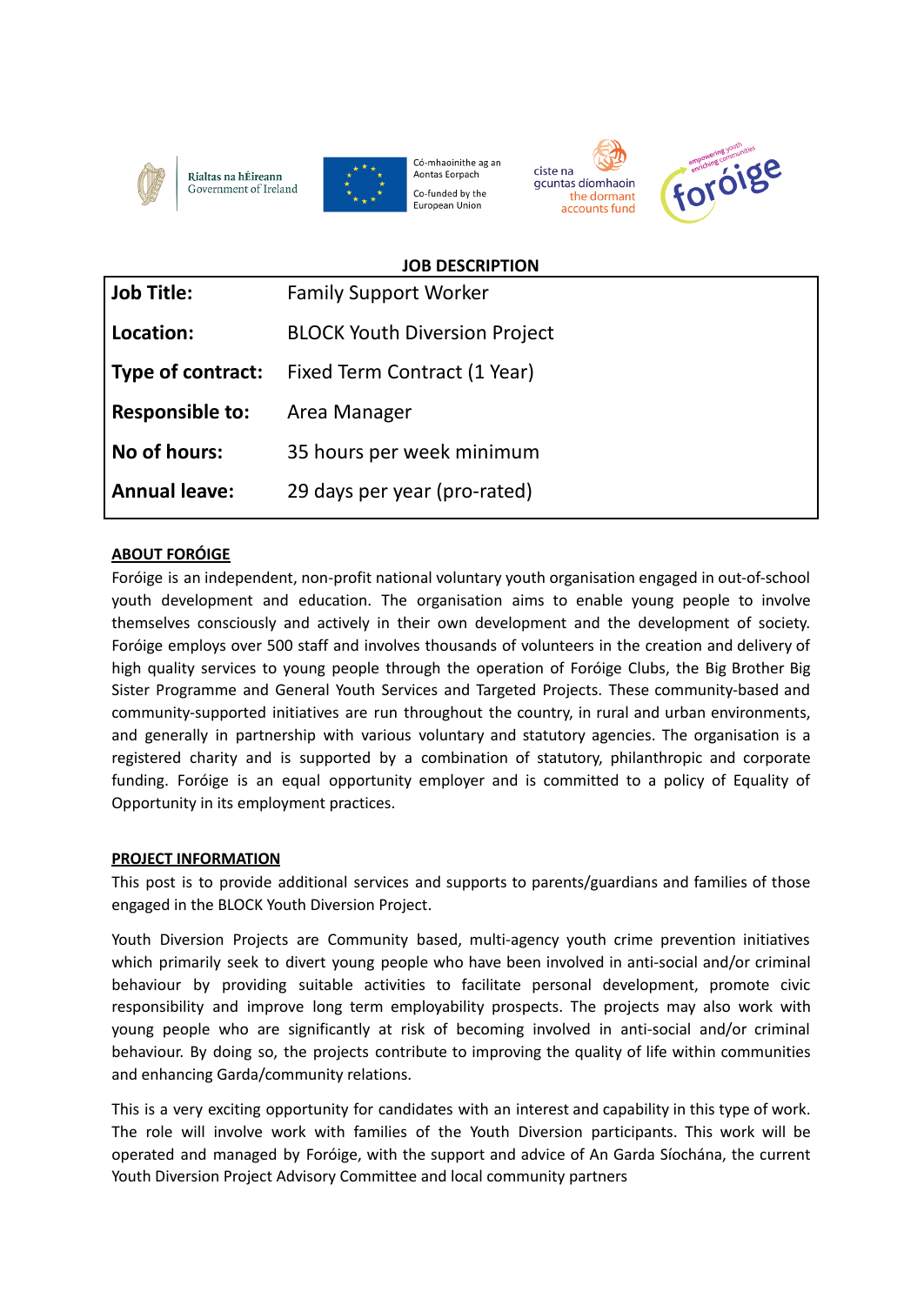#### **KEY RESPONSIBILITIES**

The Family Support Worker will be employed by Foróige for a fixed term contract. It must be understood however, that if the position becomes redundant at any time during the period of the contract or if the funding for the post is discontinued or a post holder fails to perform satisfactorily, employment may be terminated. The duties of the Family Support Worker, in carrying out any functions which may be involved in or arising out of the appointment, shall be as notified by the board of Foróige and/or its Chief Executive Officer from time to time. These duties will include:

- i) Assessing and responding to the needs of the parents/guardians and/or other family members of Youth Diversion Project participants in accordance with Foróige policy and procedures.
- ii) Engaging targeted parents in a process of learning and development that will enable them to examine their own and their child's behaviours and aid them to support their child to make positive lifestyle choices that will protect them from involvement in criminal, harmful or socially unacceptable behaviours.
- iii) Identifying the needs of project participants' families in line with the YLS/CMI 2.0 and in conjunction with the Youth Justice Workers and developing case plans to meet those needs.
- iv) Engaging with young people who have offended, or are at risk of offending, on both a one-to-one and group level.
- v) Designing, implementing and evaluating outcomes focused parenting and parent/ child interventions.
- vi) Engaging with and supporting parents, guardians and family members to engage effectively with their young person to facilitate positive behaviour change.
- vii) Building and maintaining relationships with local stakeholders, particularly An Garda Síochána and other services engaged with young people in the catchment area.
- viii) Ensuring that the Youth Diversion Project is operating in accordance with the YDP Operational Requirements, YDP Assessment and Case Planning Guidelines and all other policies and guidelines set out by Foróige and the Department of Justice
- ix) Completing accurately and submitting on time any standard clerical procedure of expenses, quarterly performance reports, annual plan etc.
- x) Operating efficient office procedures in line with data protection act requirements e.g. filing, keeping records etc.
- xi) Attending committee and team meetings and preparing written reports as required by Management, Project Committee and Funders.
- xii) Any such other relevant duties as the board of Foróige and/or the Chief Executive Officer or the nominee of the Chief Executive shall deem necessary for the effective implementation and the policy and programmes of Foróige and the Youth Diversion Project.

### **PROFESSIONAL QUALIFICATIONS AND EXPERIENCE (E=essential; D=Desirable)**

- Education to Degree standard preferably in Youth / Justice / -Family Support work **(E)**
- 1 year experience in a Youth Diversion Project, Family Support or similar role. **(E)**
- Experience in working with families **(E)**
- Access to a car and full Irish driving licence **(E)**
- Relevant paid or voluntary experience of working with young people **(D)**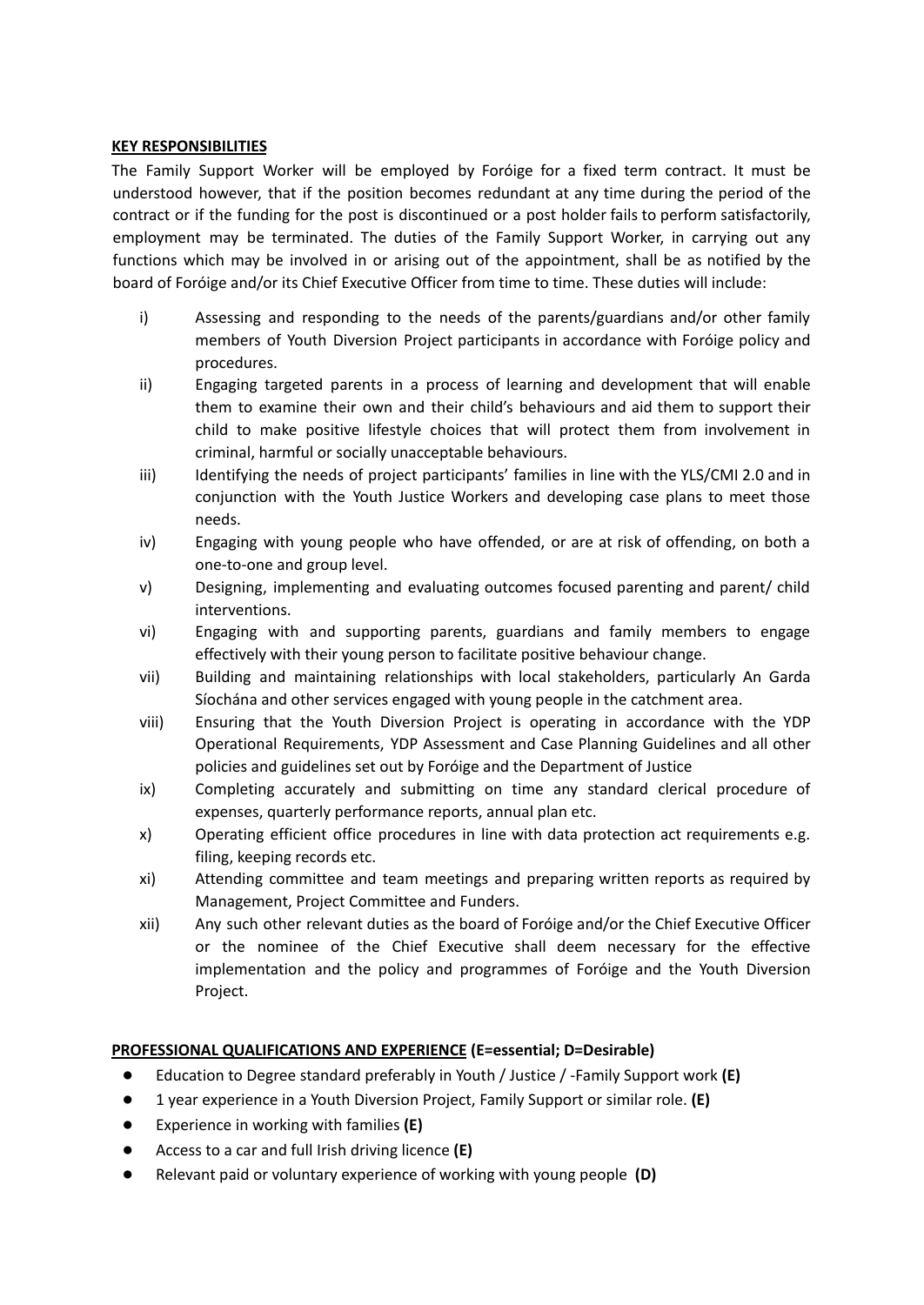Exposure and understanding of YOUTH DIVERSION work and of working with young people at risk **(D)**

## **PERSON SPECIFICATION** (All **Essential** requirements)

- Ability to build and maintain effective relationships with young people and their families
- Good interpersonal skills, including the ability to liaise with a wide range of contacts and build and maintain effective working relationships
- Excellent standards of accuracy and attention to detail
- Ability to be proactive, use own initiative and work effectively within a pressurised environment
- Positive and flexible approach to team working
- Good written communications skills, including the ability to draft summary information and correspondence, good report writing skills
- Good computer skills, including Word processing, MS Access, Excel, Internet and PowerPoint

### **REQUIREMENTS OF ALL FORÓIGE STAFF** (All Essential requirements)

- Commitment to the purpose of Foróige and to work within the values, policies and procedures of the organisation
- To act consistently in a professional manner at all times
- To participate in regular supervision with your line manager
- Flexibility in relation to hours of work to meet the needs of the work. Work during unsocial hours may be required
- Identify training needs with your line manager and participate in training opportunities appropriate to the role
- To undertake other duties as may be requested by Chief Executive Officer of Foróige or their nominee from time to time

### **ADDITIONAL CONSIDERATIONS FOR THE ROLE**

| <b>Funding:</b>      | It must be understood that if the funding for the post is discontinued the post<br>holder's contract may be terminated.                       |
|----------------------|-----------------------------------------------------------------------------------------------------------------------------------------------|
| Medical:             | The successful candidate will be required to complete a medical questionnaire /<br>undergo a pre-employment medical.                          |
| Garda vetting:       | As our work involves contact with young people, candidates under consideration<br>for employment in Foróige will be subject to Garda vetting. |
| <b>References:</b>   | The successful candidate will undergo 2 reference checks before commencing<br>employment with Foróige.                                        |
| <b>Annual Leave:</b> | 29 days annual leave pro rata per annum plus public holidays. The needs of the<br>job must be considered when applying to take this leave.    |